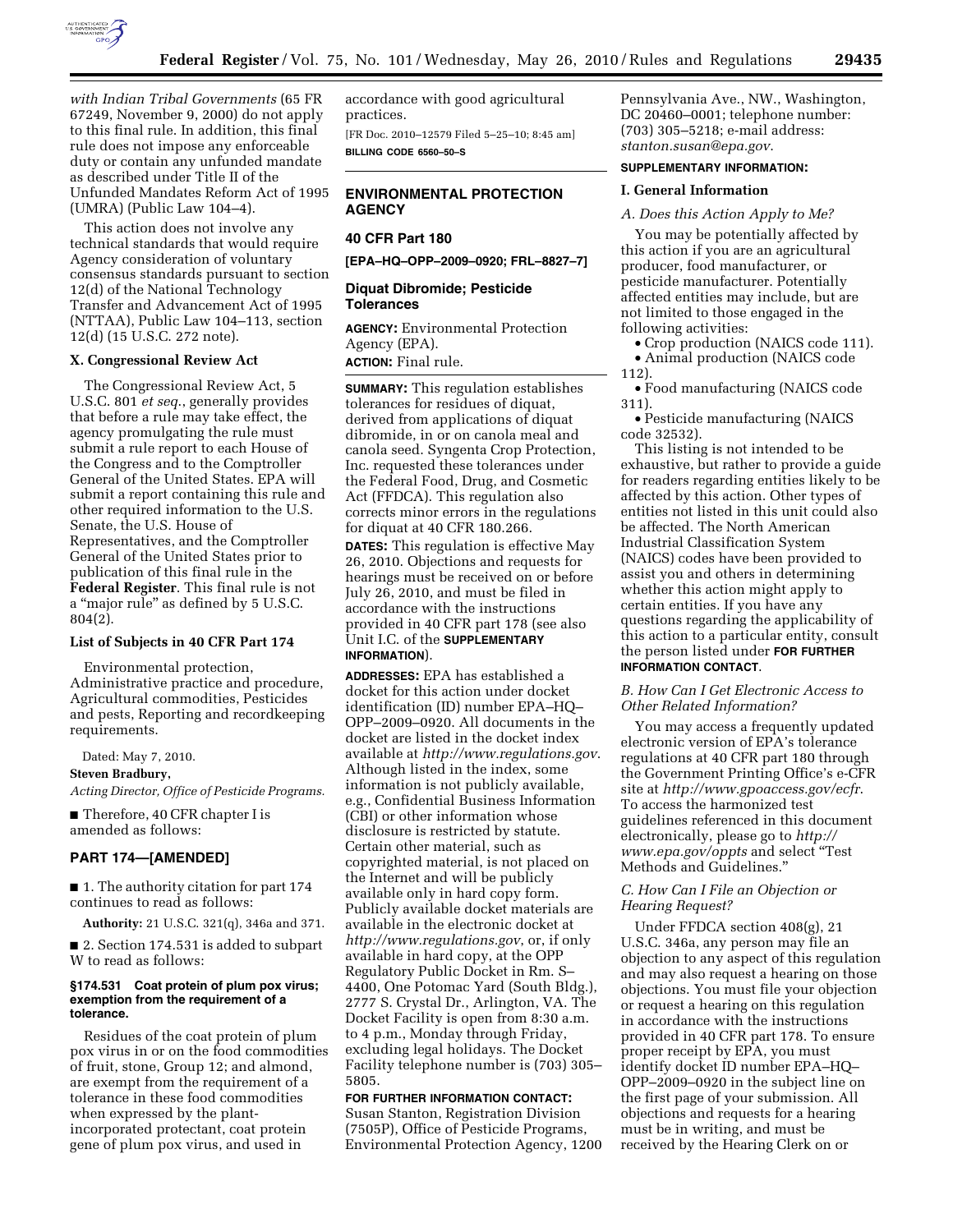before July 26, 2010. Addresses for mail and hand delivery of objections and hearing requests are provided in 40 CFR 178.25(b).

In addition to filing an objection or hearing request with the Hearing Clerk as described in 40 CFR part 178, please submit a copy of the filing that does not contain any CBI for inclusion in the public docket. Information not marked confidential pursuant to 40 CFR part 2 may be disclosed publicly by EPA without prior notice. Submit a copy of your non-CBI objection or hearing request, identified by docket ID number EPA–HQ–OPP–2009–0920, by one of the following methods:

• *Federal eRulemaking Portal*: *http:// www.regulations.gov*. Follow the on-line instructions for submitting comments.

• *Mail*: Office of Pesticide Programs (OPP) Regulatory Public Docket (7502P), Environmental Protection Agency, 1200 Pennsylvania Ave., NW., Washington, DC 20460–0001.

• *Delivery*: OPP Regulatory Public Docket (7502P), Environmental Protection Agency, Rm. S–4400, One Potomac Yard (South Bldg.), 2777 S. Crystal Dr., Arlington, VA. Deliveries are only accepted during the Docket Facility's normal hours of operation (8:30 a.m. to 4 p.m., Monday through Friday, excluding legal holidays). Special arrangements should be made for deliveries of boxed information. The Docket Facility telephone number is (703) 305–5805.

# **II. Summary of Petitioned-For Tolerance**

In the **Federal Register** of February 4, 2010 (75 FR 5793) (FRL–8807–5), EPA issued a notice pursuant to section 408(d)(3) of FFDCA, 21 U.S.C. 346a(d)(3), announcing the filing of a pesticide petition (PP 9F7639) by Syngenta Crop Protection, Inc., P.O Box 18300, Greensboro, NC 27419. The petition requested that 40 CFR 180.226 be amended by establishing tolerances for residues of the herbicide diquat, 6,7 dihydrodipyrido(1,2-a:2'1' c)pyrazinediium, derived from application of the dibromide salt and calculated as the cation, in or on canola, meal at 3.0 parts per million (ppm); and canola, seed at 1.0 ppm. That notice referenced a summary of the petition prepared by Sygenta Crop Protection, Inc., the registrant, which is available in the docket, *http://www.regulations.gov*. There were no comments received in response to the notice of filing.

Based upon review of the data supporting the petition, EPA has increased the tolerance levels for canola, meal and canola, seed to 6.0 ppm and

2.0 ppm, respectively. The reason for these changes is explained in Unit IV.C.

## **III. Aggregate Risk Assessment and Determination of Safety**

Section 408(b)(2)(A)(i) of FFDCA allows EPA to establish a tolerance (the legal limit for a pesticide chemical residue in or on a food) only if EPA determines that the tolerance is "safe." Section 408(b)(2)(A)(ii) of FFDCA defines "safe" to mean that "there is a reasonable certainty that no harm will result from aggregate exposure to the pesticide chemical residue, including all anticipated dietary exposures and all other exposures for which there is reliable information.'' This includes exposure through drinking water and in residential settings, but does not include occupational exposure. Section 408(b)(2)(C) of FFDCA requires EPA to give special consideration to exposure of infants and children to the pesticide chemical residue in establishing a tolerance and to "ensure that there is a reasonable certainty that no harm will result to infants and children from aggregate exposure to the pesticide chemical residue. . . .''

Consistent with section 408(b)(2)(D) of FFDCA, and the factors specified in section 408(b)(2)(D) of FFDCA, EPA has reviewed the available scientific data and other relevant information in support of this action. EPA has sufficient data to assess the hazards of and to make a determination on aggregate exposure for diquat dibromide including exposure resulting from the tolerances established by this action. EPA's assessment of exposures and risks associated with diquat dibromide follows.

#### *A. Toxicological Profile*

EPA has evaluated the available toxicity data and considered its validity, completeness, and reliability as well as the relationship of the results of the studies to human risk. EPA has also considered available information concerning the variability of the sensitivities of major identifiable subgroups of consumers, including infants and children.

Diquat dibromide exhibits low acute toxicity via the oral and inhalation routes of exposure but is moderately to severely toxic via the dermal route of exposure. Diquat dibromide is not a skin irritant nor a dermal sensitizer, but it is considered a moderate to severe eye irritant.

Subchronic and chronic studies in several species indicate multiple target sites for diquat dibromide toxicity. In subchronic dermal exposure studies in rats, diquat dibromide showed evidence

of severe systemic toxicity, including high mortality and clinical signs. In a subchronic inhalation study in rats, the lung was determined to be the primary target site for inhalation toxicity. Chronic feeding studies in dogs, rats, mice, and rabbits indicate that target sites include the eyes and kidneys in both males and females and the adrenals and epididymides in males. There was no evidence of neurotoxicity in acute and subchronic studies in rats and no evidence of endocrine disruption or immunotoxicity in the toxicology studies available for diquat dibromide. In accordance with the 1986 Guidelines for Carcinogen Risk Assessment, diquat dibromide was classified in Group E (evidence of non-carcinogenicity to humans), based on a lack of evidence of carcinogenicity in acceptable studies in rats and mice and a lack of concern for mutagenicity.

There was no evidence of increased quantitative or qualitative susceptibility of *in utero* animals or of offspring in developmental toxicity studies in mice, rabbits, and rats or in the 2–generation reproduction study in rats. Effects in the offspring were observed only at or above dose levels which resulted in parental toxicity.

Specific information on the studies received and the nature of the adverse effects caused by diquat dibromide as well as the no-observed-adverse-effectlevel (NOAEL) and the lowest-observedadverse-effect-level (LOAEL) from the toxicity studies can be found at *http:// www.regulations.gov* in the document ''*Diquat Dibromide: HED Risk Assessment for Tolerance Reassessment Eligibility Document (TRED.),*'' p. 10 in docket ID number EPA–HQ–OPP–2010– 0920.

## *B. Toxicological Points of Departure/ Levels of Concern*

Once a pesticide's toxicological profile is determined, EPA identifies toxicological points of departure (POD) and levels of concern to use in evaluating the risk posed by human exposure to the pesticide. For hazards that have a threshold below which there is no appreciable risk, the toxicological POD is used as the basis for derivation of reference values for risk assessment. PODs are developed based on a careful analysis of the doses in each toxicological study to determine the dose at which no adverse effects are observed (the NOAEL) and the lowest dose at which adverse effects of concern are identified (the LOAEL). Uncertainty/ safety factors are used in conjunction with the POD to calculate a safe exposure level generally referred to as a population-adjusted dose (PAD) or a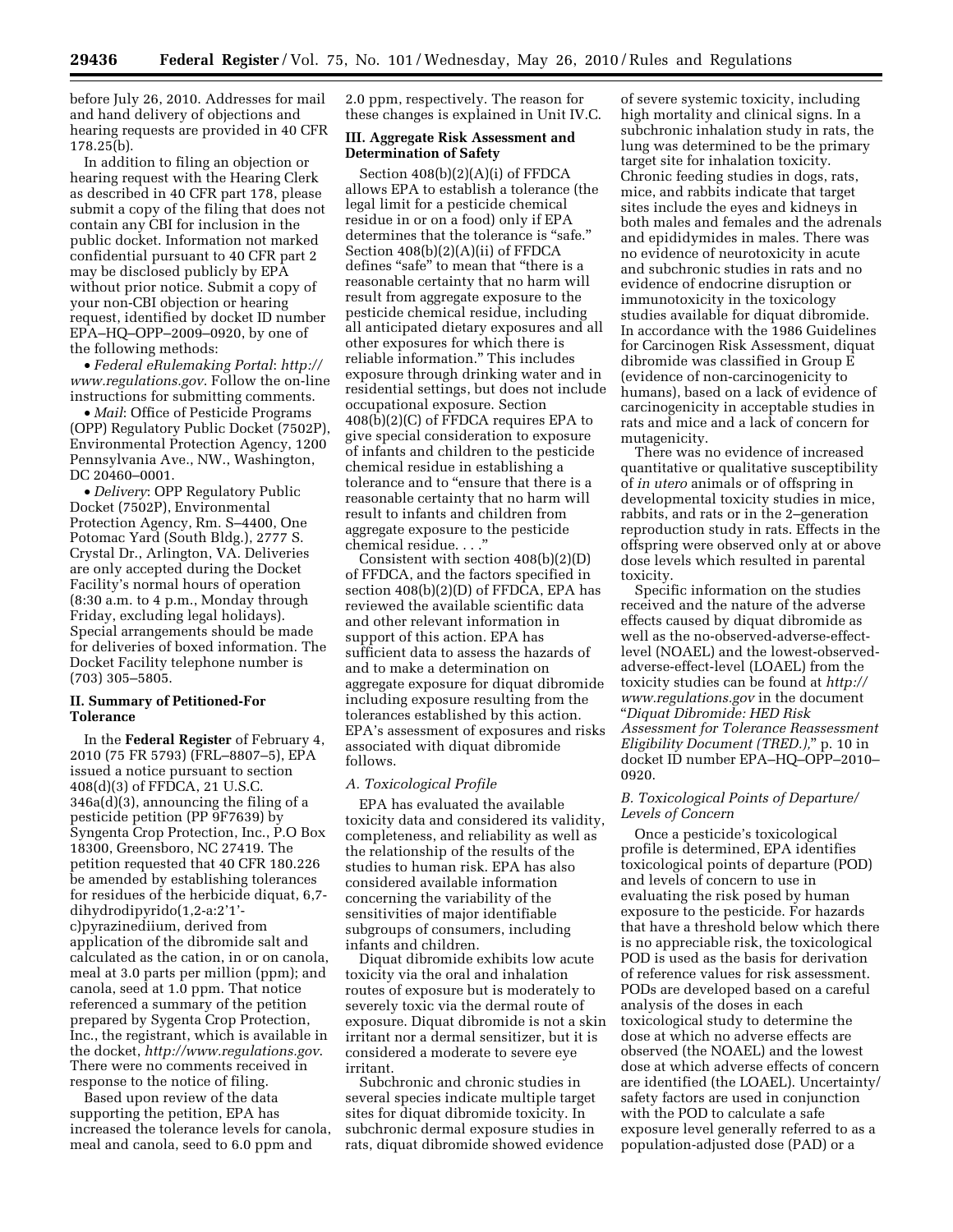reference dose (RfD) and a safe margin of exposure (MOE). For non-threshold risks, the Agency assumes that any amount of exposure will lead to some degree of risk. Thus, the Agency estimates risk in terms of the probability of an occurrence of the adverse effect expected in a lifetime. For more information on the general principles EPA uses in risk characterization and a complete description of the risk assessment process, see *http:// www.epa.gov/pesticides/factsheets/ riskassess.htm*.

A summary of the toxicological endpoints for diquat dibromide used for human risk assessment can be found at *http://www.regulations.gov* in the document ''*Diquat Dibromide: Human Health Risk Assessment for the Section 18 Use on Canola in Oklahoma and Kentucky,*'' p. 3 in docket ID number EPA–HQ–OPP–2010–0920.

#### *C. Exposure Assessment*

1. *Dietary exposure from food and feed uses*. In evaluating dietary exposure to diquat dibromide, EPA considered exposure under the petitioned-for tolerances as well as all existing diquat dibromide tolerances in 40 CFR 180.226. EPA assessed dietary exposures from diquat dibromide in food as follows:

i. *Acute exposure*. Quantitative acute dietary exposure and risk assessments are performed for a food-use pesticide, if a toxicological study has indicated the possibility of an effect of concern occurring as a result of a 1–day or single exposure.

Such effects were identified for diquat dibromide. In the acute neurotoxicity study in rats, clinical signs of systemic toxicity (e.g., piloerection, diarrhea, urinary incontinence, upward curvature of the spine, subdued behavior) and decreased body-weight gains were observed after a single dose. In estimating acute dietary exposure, EPA used food consumption information from the United States Department of Agriculture (USDA) 1994–1996 and 1998 Nationwide Continuing Surveys of Food Intake by Individuals (CSFII). As to residue levels in food, EPA assumed tolerance-level residues and 100 percent crop treated (PCT) for all existing uses of diquat dibromide and the proposed new use on canola.

ii. *Chronic exposure*. In conducting the chronic dietary exposure assessment EPA used the food consumption data from the USDA 1994–1996 and 1998 CSFII. As to residue levels in food, EPA assumed tolerance-level residues and 100 PCT for crops with direct diquat uses. For crops with tolerances to cover irrigation with diquat-treated water,

anticipated residue levels from irrigation trials were used in conjunction with estimates of percent of crops irrigated. For fish, average residues were assumed. Default processing factors from Dietary Exposure Evaluation Model v.7.81 were used in the analysis for all processed commodities, except potato chips and dried potato flakes, which have their own tolerances based on submitted processing data.

iii. *Cancer*. Based on the results of carcinogenicity studies in rats and mice, EPA classified diquat dibromide in Group E (evidence of noncarcinogenicity to humans). Therefore, an exposure assessment to evaluate cancer risk is unnecessary for this chemical.

iv. *Anticipated residue and PCT information*. Section 408(b)(2)(E) of FFDCA authorizes EPA to use available data and information on the anticipated residue levels of pesticide residues in food and the actual levels of pesticide residues that have been measured in food. If EPA relies on such information, EPA must require pursuant to section 408(f)(1) of FFDCA that data be provided 5 years after the tolerance is established, modified, or left in effect, demonstrating that the levels in food are not above the levels anticipated. For the present action, EPA will issue such Data Call-Ins as are required by section 408(b)(2)(E) of FFDCA and authorized under section 408(f)(1) of FFDCA. Data will be required to be submitted no later than 5 years from the date of issuance of these tolerances.

Section 408(b)(2)(F) of FFDCA states that the Agency may use data on the actual percent of food treated for assessing chronic dietary risk only if:

• *Condition* a: The data used are reliable and provide a valid basis to show what percentage of the food derived from such crop is likely to contain the pesticide residue.

• *Condition* b: The exposure estimate does not underestimate exposure for any significant subpopulation group.

• *Condition* c: Data are available on pesticide use and food consumption in a particular area, the exposure estimate does not understate exposure for the population in such area. In addition, the Agency must provide for periodic evaluation of any estimates used. To provide for the periodic evaluation of the estimate of PCT as required by section 408(b)(2)(F) of FFDCA, EPA may require registrants to submit data on PCT.

The Agency estimated the PCT for existing uses as follows:

EPA estimated PCT for several commodities that have tolerances to cover inadvertent residues of diquat from irrigation with diquat dibromidetreated water: Barley 36%; corn 19%; legume vegetables (subgroup 6C) 32%; oats 7%; sorghum 15%; soybean 9%; sugarcane 54%; and wheat 14%. One hundred PCT was assumed for all other irrigated crops and crops with direct diquat dibromide uses.

EPA estimated PCT for these commodities by estimating the percent crop irrigated, which serves as an upperbound for crops that may be exposed to diquat in irrigation water. The percent crop irrigated is an estimate of the share of total production that is irrigated, and is based on 2009 data from USDA's National Agricultural Statistics Service. Use of these estimates in the exposure assessment is conservative, because it is the equivalent of assuming 100% of irrigated crops are irrigated with water from diquat-treated canals. In fact, even in areas with surface water delivery systems, all irrigation canals may not be treated with diquat. Additionally, some crops, even in the heavily irrigated areas of the West, are not irrigated, such as dryland grain production.

The Agency believes that the three conditions discussed in Unit III.C.1.iv. have been met. With respect to Condition a, PCT estimates are derived from Federal market survey data, which are reliable and have a valid basis. The Agency is reasonably certain that the percentage of the food treated is not likely to be an underestimation. As to Conditions b and c, regional consumption information and consumption information for significant subpopulations is taken into account through EPA's computer-based model for evaluating the exposure of significant subpopulations including several regional groups. Use of this consumption information in EPA's risk assessment process ensures that EPA's exposure estimate does not understate exposure for any significant subpopulation group and allows the Agency to be reasonably certain that no regional population is exposed to residue levels higher than those estimated by the Agency. Other than the data available through national food consumption surveys, EPA does not have available reliable information on the regional consumption of food to which diquat dibromide may be applied in a particular area.

2. *Dietary exposure from drinking water*. Diquat dibromide is registered for both terrestrial and aquatic uses. The Agency used screening level water exposure models to estimate residues of diquat in drinking water from the terrestrial uses. These simulation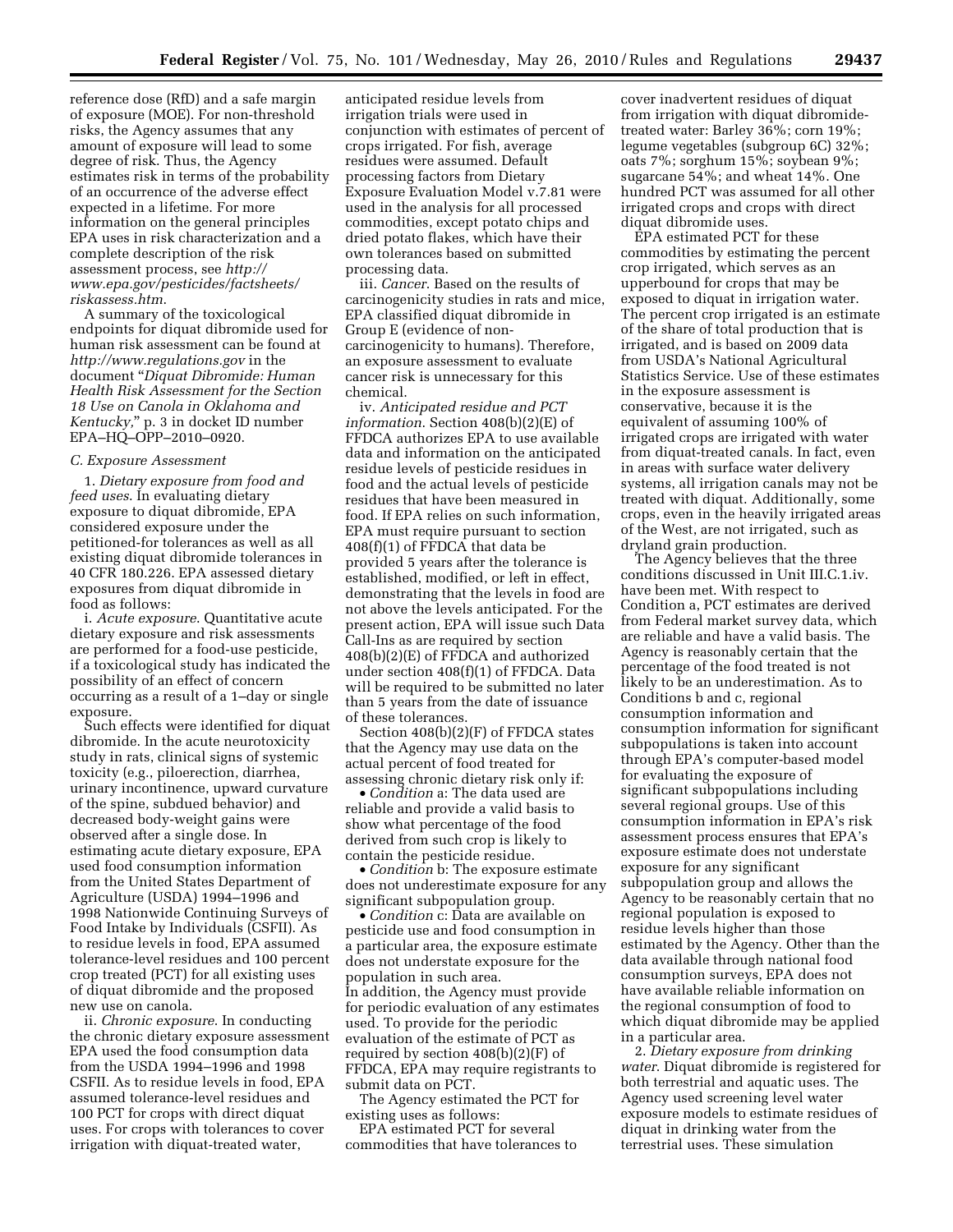models take into account data on the physical, chemical, and fate/transport characteristics of diquat dibromide. Further information regarding EPA drinking water models used in pesticide exposure assessment can be found at *http://www.epa.gov/oppefed1/models/ water/index.htm*.

Based on the First Index Reservoir Screening Tool (FIRST) and Screening Concentration in Ground Water (SCI-GROW) models, the estimated drinking water concentrations (EDWCs) of diquat dibromide from terrestrial uses for acute exposures are estimated to be 13.2 parts per billion (ppb) for surface water and 0.006 ppb for ground water. The EDWCs for chronic exposures are estimated to be 0.4 ppb for surface water and 0.006 ppb for ground water.

Diquat dibromide is registered for aquatic weed control and, as such, may be applied directly to bodies of water. The maximum contaminant level (MCL) for diquat established by the EPA Office of Water is 20 ppb. EPA does not expect residues from direct applications of diquat dibromide to water to exceed the MCL because of the tendency of diquat to sorb nearly irreversably to soil and sediment.

Since direct aquatic applications are estimated to result in higher concentrations of diquat in drinking water than terrestrial uses, EPA used the MCL of 20 ppb to assess the contribution to drinking water in both the acute and chronic dietary risk assessments.

3. *From non-dietary exposure*. The term "residential exposure" is used in this document to refer to nonoccupational, non-dietary exposure (e.g., for lawn and garden pest control, indoor pest control, termiticides, and flea and tick control on pets).

Diquat dibromide is currently registered for the following uses that could result in residential exposures: Applications to turf, recreational ponds and lakes; general weed control in and around home and garden sites; and landscape uses by residential handlers. EPA assessed residential exposure using the following assumptions: Residential handlers may receive short-term dermal and inhalation exposure when applying diquat dibromide products. EPA assessed short-term dermal and inhalation residential handler exposures for four scenarios: Mixing, loading, and applying products with a low-pressure handwand or backpack sprayer; and applying diquat dibromide products in an aerosol can or using a trigger pump sprayer. Adults and children may also be exposed to diquat dibromide residues on a short-term basis through dermal contact with treated turf and from

swimming activities in treated recreational ponds and lakes. In addition, toddlers may receive shortterm oral exposure from incidental ingestion during post-application activities on treated turf. EPA assessed the following post-application exposure scenarios:

i. Adult and toddler post-application dermal exposure,

ii. Recreational exposure from playing golf on treated turf,

iii. Toddlers' incidental ingestion of pesticide residues on lawns from handto-mouth transfer,

iv. Toddlers' object-to-mouth transfer from mouthing of pesticide-treated turfgrass,

v. Toddlers' incidental ingestion of soil from pesticide-treated residential areas, and

vi. Recreational exposure of adults and children from swimming in treated ponds and lakes.

Further information regarding EPA standard assumptions and generic inputs for residential exposures may be found at *http://www.epa.gov/pesticides/ trac/science/trac6a05.pdf*.

4. *Cumulative effects from substances with a common mechanism of toxicity*. Section 408(b)(2)(D)(v) of FFDCA requires that, when considering whether to establish, modify, or revoke a tolerance, the Agency consider ''available information'' concerning the cumulative effects of a particular pesticide's residues and ''other substances that have a common mechanism of toxicity.

EPA has not found diquat dibromide to share a common mechanism of toxicity with any other substances, and diquat dibromide does not appear to produce a toxic metabolite produced by other substances. For the purposes of this tolerance action, therefore, EPA has assumed that diquat dibromide does not have a common mechanism of toxicity with other substances. For information regarding EPA's efforts to determine which chemicals have a common mechanism of toxicity and to evaluate the cumulative effects of such chemicals, see EPA's website at *http:// www.epa.gov/pesticides/cumulative*.

## *D. Safety Factor for Infants and Children*

1. *In general*. Section 408(b)(2)(C) of FFDCA provides that EPA shall apply an additional tenfold (10X) margin of safety for infants and children in the case of threshold effects to account for prenatal and postnatal toxicity and the completeness of the database on toxicity and exposure unless EPA determines based on reliable data that a different margin of safety will be safe for infants

and children. This additional margin of safety is commonly referred to as the Food Quality Protection Act (FQPA) Safety Factor (SF). In applying this provision, EPA either retains the default value of 10X, or uses a different additional safety factor when reliable data available to EPA support the choice of a different factor.

2. *Prenatal and postnatal sensitivity*. The prenatal and postnatal toxicity database for diquat dibromide includes developmental toxicity studies in rats, mice, and rabbits and a 2–generation reproduction toxicity study in rats. There was no evidence of increased quantitative or qualitative susceptibility of fetuses or offspring in any of these studies.

In the developmental study in rats, fetal effects (decreased fetal, litter, and gravid uterine weights; an increased incidence of fetuses with hemorrhagic kidney; and delayed skeletal ossification) occurred at a higher dose than the dose causing effects in maternal animals (decreased bodyweight gains and food consumption during dosing). At the LOAEL for fetal effects, maternal effects included one death and clinical signs (piloerection and subdued activity). In the developmental study in rabbits, fetal effects (decreased fetal body weight, an increased incidence of friable/mottled livers, and an increased incidence of minor skeletal alterations) also occurred at a higher dose than the dose causing maternal toxicity (body-weight loss and decreased food consumption). At the LOAEL for fetal effects, maternal effects included deaths and clinical signs (diarrhea, subdued activity, thin appearance, mucus, blood, little or no feces in tray). Results in the mouse developmental toxicity study were similar. Fetal effects (decreased fetal body weight and an increased incidence of overall skeletal alterations) occurred at a higher dose than the dose causing maternal toxicity (mortality, clinical signs (piloerection, respiratory sounds), and decreased body weight gain during the dosing period). Maternal effects at the LOAEL for fetal effects included additional clinical signs (abnormal posture, lethargy, tremors, unsteadiness on feet, emaciation, ptosis) and a slight decrease in body weight (91% of control) at termination.

In the 2–generation reproduction study in rats, offspring effects included a decreased number of live pups per litter on days 1–22, decreased pup body weight gain during lactation, and an increased incidence of kidney lesions. Parental effects, including clinical signs, ulceration of the tongue, and partial/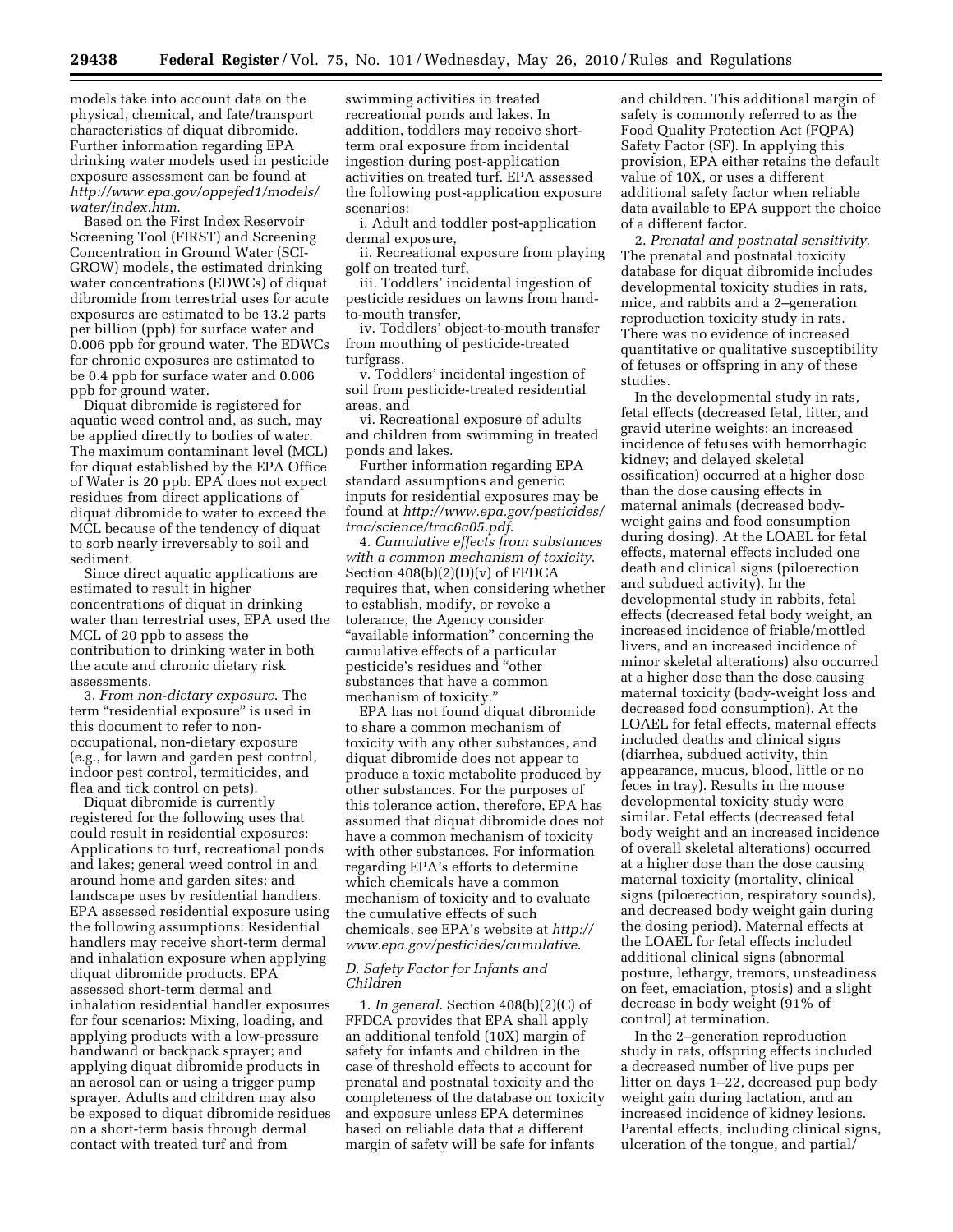total cataract, were observed at the same dose causing toxicity in the offspring.

3. *Conclusion*. EPA has determined that reliable data show the safety of infants and children would be adequately protected if the FQPA SF were reduced to 1X. That decision is based on the following findings:

i. The toxicity database for diquat dibromide is adequate to assess its prenatal and postnatal toxicity. In accordance with Part 158 Toxicology Data requirements, an immunotoxicity study (Harmonized Test Guideline 870.7800) is required for diquat dibromide. In the absence of specific immunotoxicity studies, EPA has evaluated the available toxicity data for evidence of immunotoxicity. There are no indications in the available studies that organs associated with immune function, such as the thymus and spleen, are affected by diquat dibromide. Therefore, EPA does not believe that conducting immunotoxicity testing will result in a point of departure lower than those already selected for diquat dibromide, and an additional database uncertainty factor is not needed to account for the lack of this study.

ii. There is no indication that diquat dibromide is a neurotoxic chemical and there is no need for a developmental neurotoxicity study or additional UFs to account for neurotoxicity.

iii. There is no evidence that diquat dibromide results in increased susceptibility in *in utero* rats, rabbits, or mice in the prenatal developmental studies or in young rats in the 2– generation reproduction study.

iv. There are no significant residual uncertainties identified in the exposure databases for diquat dibromide. Additional information from the canola residue studies on the length of storage of canola samples prior to analysis and confirmatory residue data for canola are required. However, as explained in this Unit, EPA does not expect these data to have a measurable impact on exposure estimates for diquat dibromide.

a. Data from the West German and United Kingdom field trials on the length of storage of canola samples prior to analysis were not submitted. EPA is requiring these data; however, EPA already has data for other crops showing that diquat dibromide is stable in frozen storage for 6 to 8 months. In addition, based on its structure, EPA expects diquat dibromide to be stable in frozen storage much longer than the 6 to 8 months for which data are available. Therefore, EPA does not expect the length of time the samples were stored to affect its conclusions regarding the field trial studies.

b. EPA has determined that the residue trials conducted in European Union (EU) countries are adequate to support tolerances and conditional registration of diquat dibromide as a preharvest desiccant on canola in the United States. However, EPA is aware that the Interregional Research Project number 4 (IR-4) has conducted field trials in the U.S. that would support this same use pattern. Residues of diquat dibromide on canola grown in the U.S. are not expected to differ significantly from residues reported in the EU studies, since harvest aid/desiccant applications are made late in the growing season with little time between application and harvest. In addition, since the recommended tolerances for canola seed and meal have been increased by a factor of 2X to harmonize with Codex (See Unit IV.C below), there is little chance residues in the U.S. trials will exceed these tolerances. Nevertheless, since the IR-4 field work has already been completed and the study reports will be available in July, 2011, EPA is requiring that these studies be submitted as a condition of registration to confirm the tolerance levels. EPA notes that canola is a minor contributor to estimated dietary exposure in both the acute and chronic dietary exposure assessments, accounting for less than 1% of total exposure for the most highly exposed population subgroup (children 1 to 2 years old) in each case. Therefore, even if the U.S. field trials were to indicate higher residues than the EU trials, the impact on dietary exposure would be negligible.

The acute dietary food exposure assessment was performed based on 100 PCT and tolerance-level residues. The chronic dietary exposure assessment was refined using reliable irrigation data from USDA, average residues for fish from valid residue studies, and anticipated residues for irrigated crops that were derived from valid irrigation trials. The established MCL of 20 ppb used in the acute and chronic dietary exposure assessments is a conservative value that is considered protective of exposures from both terrestrial and direct aquatic applications of diquat dibromide. EPA used similarly conservative assumptions to assess postapplication exposure of children as well as incidental oral exposure of toddlers. These assessments will not underestimate the exposure and risks posed by diquat dibromide.

## *E. Aggregate Risks and Determination of Safety*

EPA determines whether acute and chronic dietary pesticide exposures are safe by comparing aggregate exposure estimates to the acute aPAD and chronic cPAD. For linear cancer risks, EPA calculates the lifetime probability of acquiring cancer given the estimated aggregate exposure. Short-, intermediate-, and chronic-term risks are evaluated by comparing the estimated aggregate food, water, and residential exposure to the appropriate PODs to ensure that an adequate MOE exists.

1. *Acute risk*. Using the exposure assumptions discussed in this unit for acute exposure, the acute dietary exposure from food and water to diquat dibromide will occupy 1% of the aPAD for children, 1 to 2 years old, the population group receiving the greatest exposure.

2. *Chronic risk*. Using the exposure assumptions described in this unit for chronic exposure, EPA has concluded that chronic exposure to diquat dibromide from food and water will utilize 35% of the cPAD for children, 1 to 2 years old, the population group receiving the greatest exposure. Based on the explanation in Unit III.C.3., regarding residential use patterns, chronic residential exposure to residues of diquat dibromide is not expected.

3. *Short-term risk*. Short-term aggregate exposure takes into account short-term residential exposure plus chronic exposure to food and water (considered to be a background exposure level). Diquat dibromide is currently registered for uses that could result in short-term residential exposure, and the Agency has determined that it is appropriate to aggregate chronic exposure through food and water with short-term residential exposures to diquat dibromide.

Using the exposure assumptions described in this unit for short-term exposures, EPA has concluded the combined short-term food, water, and residential exposures result in aggregate MOEs of 110 for infants and toddlers, 150 for children 6 to 12 years old, and 260 for teenagers and adults. The aggregate MOEs for infants and toddlers include dietary exposures from food and drinking water as well as dermal and incidental oral postapplication exposures from activities on treated turf. The aggregate MOE for children includes dietary exposures from food and drinking water as well as dermal postapplication exposure from activities on treated turf and exposures from swimming in ponds and lakes treated with diquat dibromide. The aggregate MOEs for teenagers and adult population subgroups include dietary exposures, residential handler dermal exposures, dermal postapplication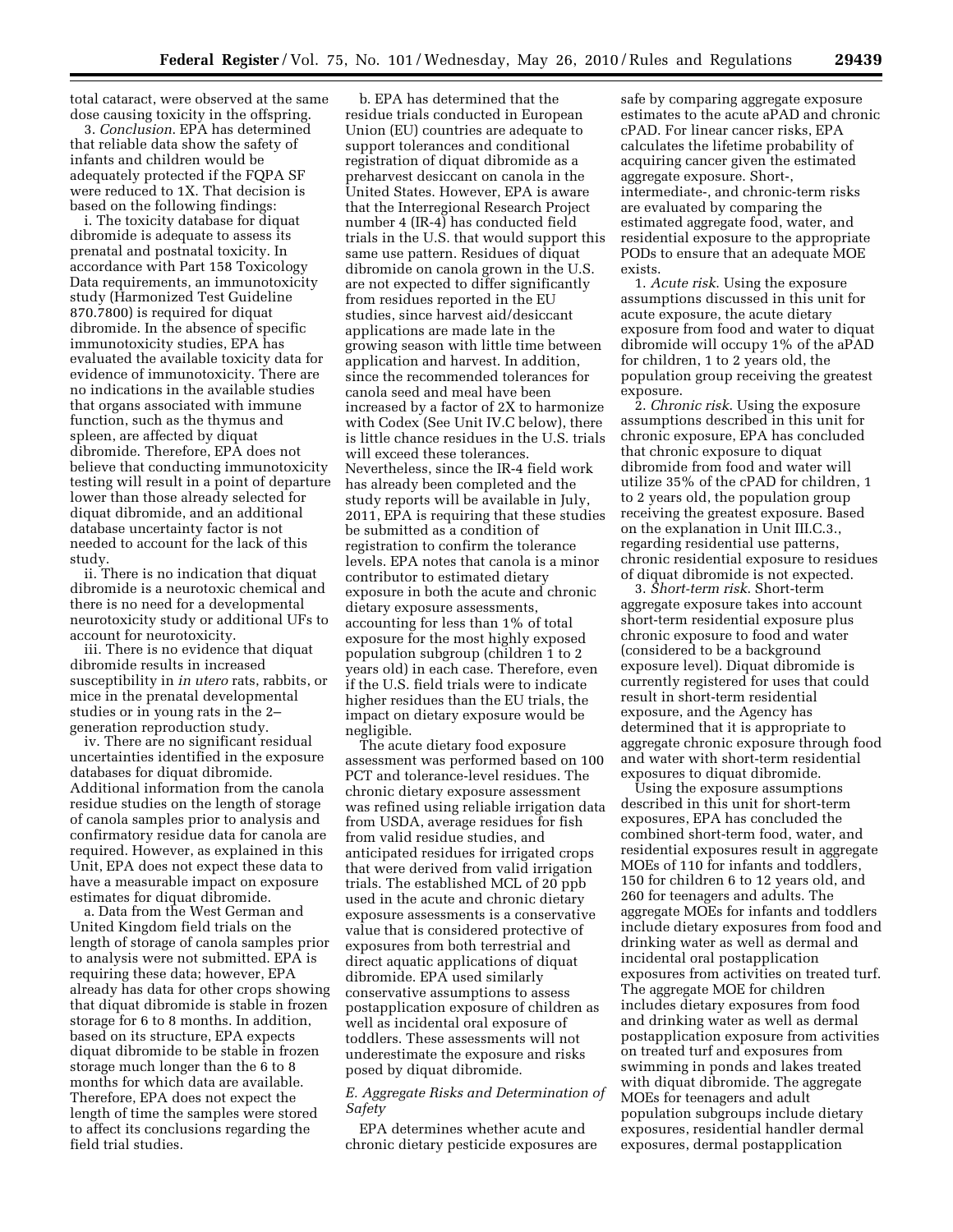exposures from activities on treated turf, and exposures from swimming in ponds and lakes treated with diquat dibromide. EPA did not aggregate residential handler inhalation exposures with exposures by other routes in the aggregate exposure assessment for teenagers and adults, since the effects associated with inhalation exposure (increased mean lung weight in males, mottling and reddening of lungs in females, and lung lesions) are different from those used to assess the dermal and oral routes (body-weight loss and decreased food consumption). Inhalation MOEs for residential handlers ranged from 570 (aerosol can application) to 11,000,000 (trigger sprayer). Because EPA's level of concern for diquat dibromide is a MOE of 100 or below, these MOEs are not of concern.

4. *Intermediate-term risk*. Intermediate-term aggregate exposure takes into account intermediate-term residential exposure plus chronic exposure to food and water (considered to be a background exposure level).

EPA did not establish a POD for use in assessing intermediate-term residential exposures, because diquat dibromide is not registered for any use patterns that would result in such exposures. Intermediate-term risk is assessed based on intermediate-term residential exposure plus chronic dietary exposure. Because there is no intermediate-term residential exposure and chronic dietary exposure has already been assessed under the appropriately protective cPAD (which is at least as protective as the POD used to assess intermediate-term risk), no further assessment of intermediate-term risk is necessary, and EPA relies on the chronic dietary risk assessment for evaluating intermediate-term risk for diquat dibromide.

5. *Aggregate cancer risk for U.S. population*. Based on the lack of evidence of carcinogenicity in two adequate rodent carcinogenicity studies, diquat dibromide is not expected to pose a cancer risk to humans.

6. *Determination of safety*. Based on these risk assessments, EPA concludes that there is a reasonable certainty that no harm will result to the general population, or to infants and children from aggregate exposure to diquat dibromide residues.

## **IV. Other Considerations**

### *A. Analytical Enforcement Methodology*

Adequate enforcement methodology (High Performance Liquid Chromatographic Method (HPLC)) is available to enforce the tolerance expression. The method may be

requested from: Chief, Analytical Chemistry Branch, Environmental Science Center, 701 Mapes Rd., Ft. Meade, MD 20755–5350; telephone number: (410) 305–2905; e-mail address: *residuemethods@epa.gov*. Method A (a spectrophotometric method) in the Pesticide Analytical Manual (PAM) Vol. II. is also available to enforce tolerances for residues of diquat in/on plant and livestock commodities.

#### *B. International Residue Limits*

In making its tolerance decisions, EPA seeks to harmonize U.S. tolerances with international standards whenever possible, consistent with U.S. food safety standards and agricultural practices. EPA considers the international maximum residue limits (MRLs) established by the Codex Alimentarius Commission (Codex), as required by section 408(b)(4) of FFDCA. The Codex Alimentarius is a joint U.N. Food and Agriculture Organization/ World Health Organization food standards program, and it is recognized as an international food safety standards-setting organization in trade agreements to which the United States is a party. EPA may establish a tolerance that is different from a Codex MRL; however, section 408(b)(4) of FFDCA requires that EPA explain the reasons for departing from the Codex level.

The Codex has established an MRL for diquat in or on rapeseed (which includes canola seed) at 2.0 ppm. This MRL is the same as the tolerance being established for diquat dibromide on canola, seed in the United States.

## *C. Revisions to Petitioned-For Tolerances*

EPA has increased the tolerance level for canola, seed from 1.0 ppm to 2.0 ppm to harmonize with the established Codex MRL of 2.0 ppm for rapeseed. EPA has also increased the tolerance level for canola meal from 3.0 ppm to 6.0 ppm. The tolerance level for meal was derived by applying the maximum theoretical concentration factor of 3X for canola meal to the canola seed tolerance of 2.0 ppm.

EPA is also correcting minor errors in the regulations for diquat at 40 CFR 180.226, as follows: EPA is correcting typographical errors in the chemical name for diquat in paragraphs (a)(2)(i) and (a)(3). EPA is also removing paragraph (a)(4), which reads ''There are no U.S. registrations as of December 6, 1995.'' This statement was originally included as a footnote to import tolerances for banana and coffee, established in the **Federal Register** of March 27, 1996 (61 FR 13474) (FRL– 5348–1). The statement was

inadvertently moved to a separate paragraph in subsequent editions of the CFR. EPA is correcting this error by removing paragraph (a)(4) and adding an updated statement regarding U.S. registrations as a footnote to the banana and coffee tolerances. The updated footnote to the table in paragraph (a)(3) reads ''There are no U.S. registrations as of May 26, 2010.''

#### **V. Conclusion**

Therefore, tolerances are established for residues of diquat, 6,7 dihydrodipyrido(1,2-a:2'1' c)pyrazinediium derived from application of the dibromide salt and calculated as the cation, in or on canola, meal at 6.0 ppm; and canola, seed at 2.0 ppm.

#### **VI. Statutory and Executive Order Reviews**

This final rule establishes tolerances under section 408(d) of FFDCA in response to a petition submitted to the Agency. The Office of Management and Budget (OMB) has exempted these types of actions from review under Executive Order 12866, entitled *Regulatory Planning and Review* (58 FR 51735, October 4, 1993). Because this final rule has been exempted from review under Executive Order 12866, this final rule is not subject to Executive Order 13211, entitled *Actions Concerning Regulations That Significantly Affect Energy Supply, Distribution, or Use* (66 FR 28355, May 22, 2001) or Executive Order 13045, entitled *Protection of Children from Environmental Health Risks and Safety Risks* (62 FR 19885, April 23, 1997). This final rule does not contain any information collections subject to OMB approval under the Paperwork Reduction Act (PRA), 44 U.S.C. 3501 *et seq*., nor does it require any special considerations under Executive Order 12898, entitled *Federal Actions to Address Environmental Justice in Minority Populations and Low-Income Populations* (59 FR 7629, February 16, 1994).

Since tolerances and exemptions that are established on the basis of a petition under section 408(d) of FFDCA, such as the tolerance in this final rule, do not require the issuance of a proposed rule, the requirements of the Regulatory Flexibility Act (RFA) (5 U.S.C. 601 *et seq*.) do not apply.

This final rule directly regulates growers, food processors, food handlers, and food retailers, not States or tribes, nor does this action alter the relationships or distribution of power and responsibilities established by Congress in the preemption provisions of section 408(n)(4) of FFDCA. As such,